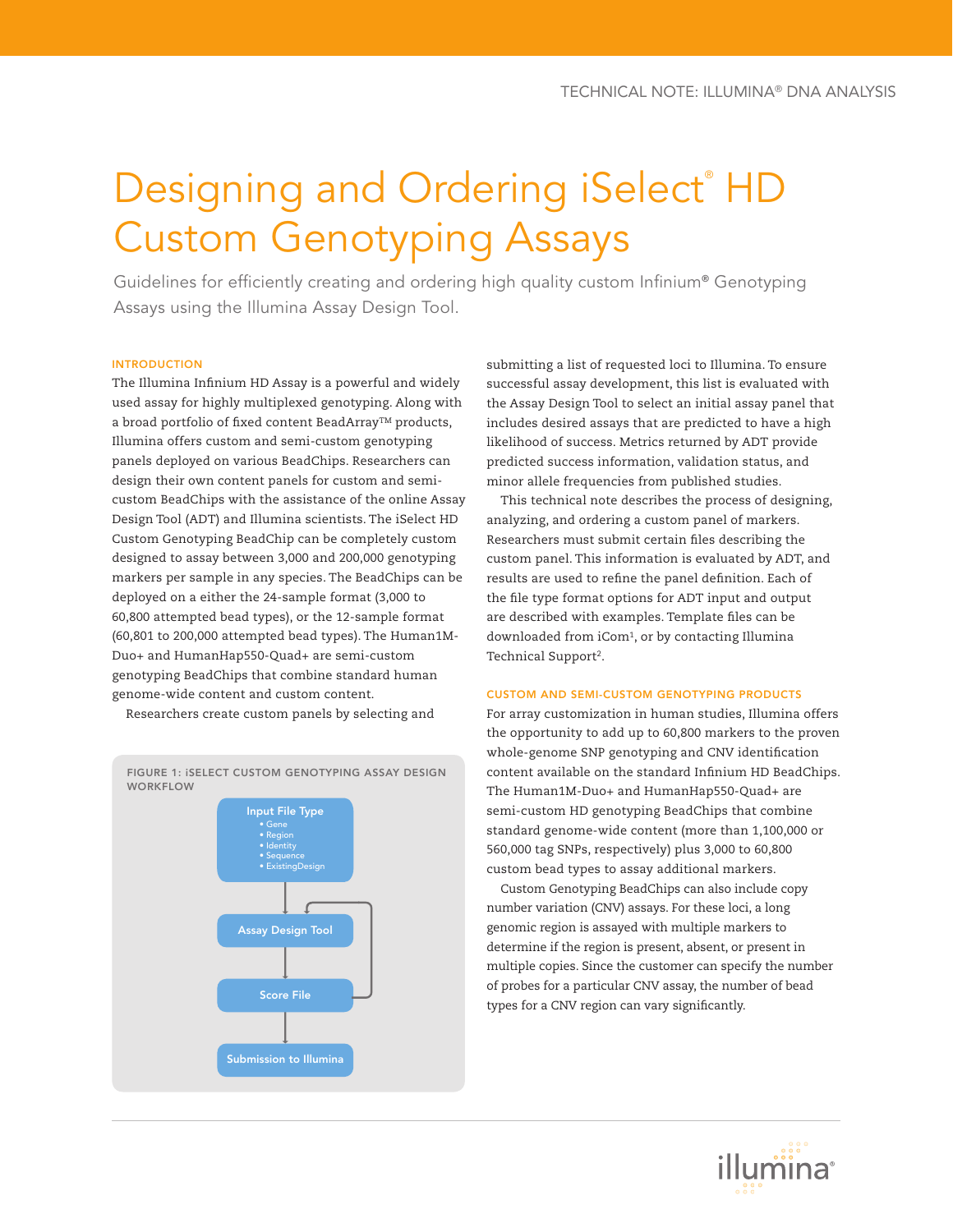# Bead Type Definition

Depending on the type of SNP or marker being assayed, the Infinium HD Assay uses one of two probe (or bead type) designs, Infinium I or Infinium II. The Infinium II probe design, which stops at the base before the SNP of interest, uses only one probe per loci (i.e., one probe for both alleles). This probe design is suitable for the majority of loci in most organisms. Infinium I probe design is required for relatively less common A/T and C/G SNPs and requires two probes (or bead types) per SNP because the probe stops at the base representing the SNP of interest (i.e., one probe for each of both alleles).

For ordering and pricing, custom BeadChip products are defined by their number of attempted bead types, not number of loci assayed. Only if a project design is exclusively limited to loci using Infinium II design (A/G, A/C, T/G, T/C SNPs; and all indels) are the number of markers equal to the number of bead types. The more markers ordered that require Infinium I design, the fewer total markers that can be attempted on a custom BeadChip.

For example, suppose that a researcher wants to create an iSelect BeadChip to assay 10,000 markers. 9,500 are Infinium II design and 500 are Infinium I design. 9,500 bead types are required for the first set of markers (one probe per marker), and 1,000 bead types are required for the second set of markers (two probes per markers). Thus, the total number of attempted bead types is 10,500 (not 10,000).

#### Bead Type Success Rate

Illumina guarantees a bead type success rate of at least 80%. The bead type success rate is the proportion of the total number of attempted assays present on the final product. Manufacturing a custom BeadChip encompasses many steps, including synthesizing all required oligonucleotide probes, attaching probes to silica beads, combining the various bead types into the final bead pool, loading the bead pools onto the BeadChip, and decoding the bead identities on the BeadChip. The manufacturing steps required to build custom BeadChips have been optimized through years of experience, yet no step is 100% efficient. The manifest file supplied with BeadChips will contain all successful assays (i.e., those present on the final product), not all of the ordered assays. Illumina does not guarantee analytical success rates due to the fully custom nature of these projects.

# Bead Pool and Product Shelf Life

Illumina guarantees the life of iSelect HD bead pools for 12 months from the date of manufacture. Illumina keeps custom bead pools in inventory for the entire 12 months to enable reorders of the same project. Once the 12 month shelf life has expired, any remaining bead pools are discarded.

BeadChips manufactured from iSelect HD bead pools have a six month shelf life from the date of manufacture. BeadChips are typically made to order and are not kept in inventory. Therefore, the overall life of an iSelect project is up to 18 months, assuming the last order of BeadChips is manufactured during the last month of bead pool shelf life.

Illumina notifies customers of an impending bead pool expiration in order to give them a last opportunity to order products using a custom bead pool. In some cases, a bead pool may be kept past the 12 month expiration (by customer request), but the quality of that bead pool cannot be guaranteed, and Illumina reserves the right to not manufacture if the yield does not meet quality requirements.

# Preliminary input files

To submit preliminary input files, researchers can use five different file types corresponding to the five different methods for preliminary evaluation of custom SNP loci: Gene, Region, Identity, Sequence, and CNVRegion. Additionally, requests for probe designs from a previously ordered iSelect product or current Illumina standard product use the ExistingDesign file type. After preliminary evaluation, ADT generates a Score file that can be used as an input file in subsequent rounds of evaluation or for ordering (*Figure 1*).

At this time, ADT returns only human sequences from Gene, Region, Identity, and CNVRegion input files. It is important to note that ADT only supports one build of the human genome at a time. Illumina keeps the supported version of the human genome current and gives users at least two weeks notice before switching to a new version. Technical Support Scientists<sup>2</sup> can confirm which version of the human genome is currently supported.

ADT supports full duplicate and repeat region checking of files for human assays. When designs are created for other species supported by ADT, varying levels of support for duplicate and repeat region checking will be given, depending on the availability of public sequence data. If ADT does not support the species, no duplicate and repeat region checking will be performed and customers should ensure their assays target unique sequences. For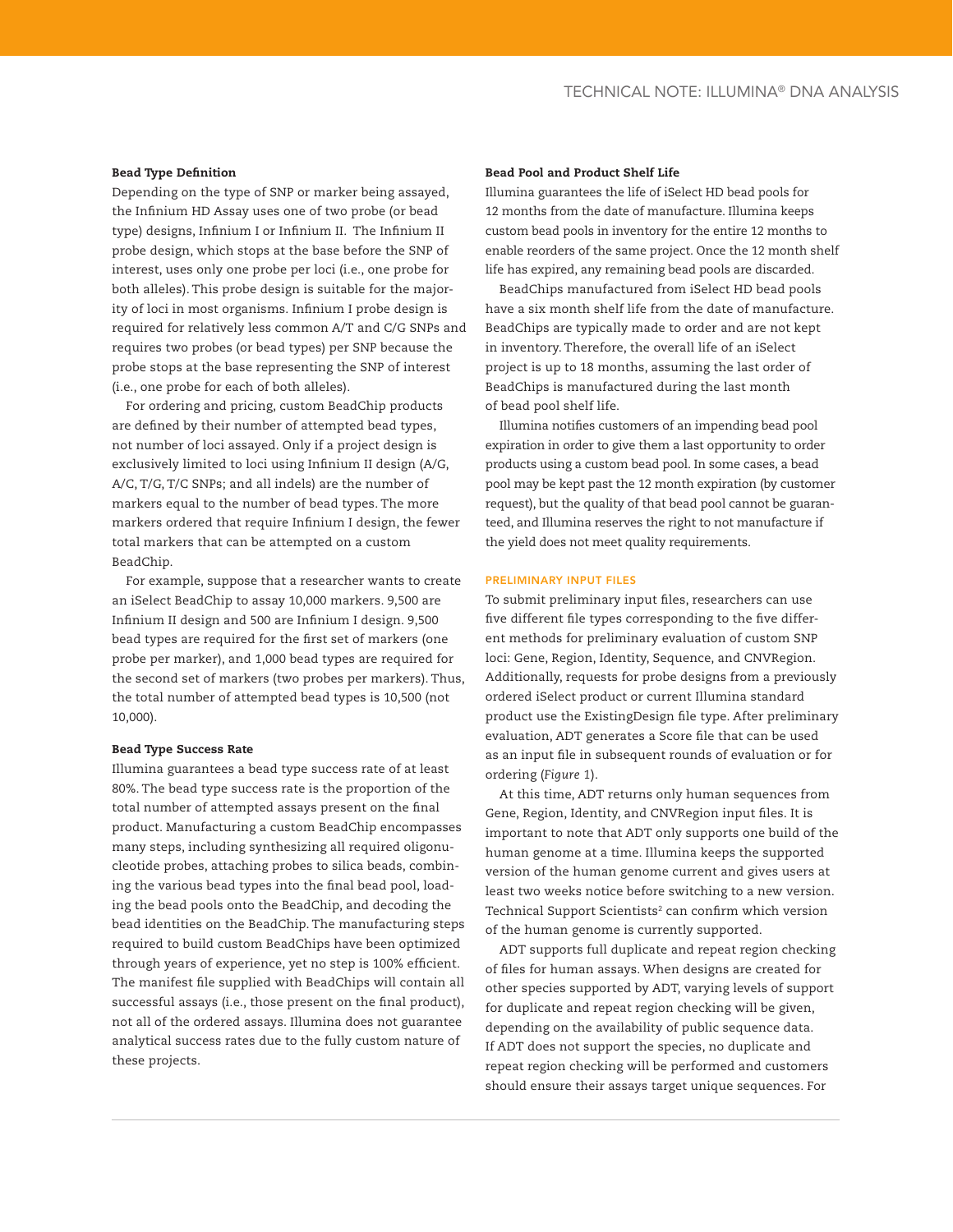| <b>TABLE 1: GENE FILE COLUMN HEADING DESCRIPTIONS</b> |                                                                                |  |  |
|-------------------------------------------------------|--------------------------------------------------------------------------------|--|--|
| <b>HEADING</b>                                        | <b>DESCRIPTION</b>                                                             |  |  |
| Gene Name                                             | Customer-supplied gene name. Can be a RefSeg accession ID or HUGO gene symbol. |  |  |
| Bases_Upstream                                        | Number of bases to search upstream of the gene's starting coordinate.          |  |  |
| Bases Downstream                                      | Number of bases to search downstream of the gene starting coordinate.          |  |  |

non-human supported species, Illumina Technical Support Scientists can provide information about the level of duplicate and repeat region support provided by ADT.

Input files may be created or edited with any text editor or spreadsheet program. However, before submitting them to ADT, files must be saved in a comma-separated values (\*.csv) format. The examples provided in this document show files created in Microsoft Excel. Blank lines are generally not permitted in the data fields or between lines in the heading. The following formatting requirements must be followed precisely so ADT can properly evaluate your requests.

- Format is comma-separated values with a \*.csv file extension. Since the input file format is commadelimited, no commas may be used within the values.
- Each file type includes specific column headings for the data, as described below.
- File contains fewer than 1,000,000 markers or indels. If the number of markers exceeds this limit, the file must be split into smaller segments for serial ADT evaluation.
- If the file is submitted by email rather than on iCom, it must include a file header section. File header format is the same for all file types (*Figure 7* and *Table 7*).

# **GENE**

The Gene file type provides a method for querying all markers within a gene and in the regions upstream and downstream from the indicated gene. A Gene file allows for the interrogation of the currently supported build of the human genome using RefSeq NM accession ID (preferred) or HUGO identifiers. ADT maps these





Example of properly formed entries in a Gene file shown from Excel.

accession numbers to the human genome to identify gene regions. The sizes of upstream and downstream regions queried by ADT are specified by the user. Markers in overlapping gene regions will be listed in the Score output file only once, but will be annotated as being present in both regions in the **Region\_Description** field. The column headings and description information shown in Table 1 must be provided in the Gene file. Figure 2 provides examples of proper Gene entries in Notepad and Excel. A general guideline is that a Gene file with up to 600 genes and a range of 10 kb upstream and downstream will be within the marker limit.

# Region

The Region file type enables researchers to select markers present between specified locations of a human chromosome. A Region file contains a list of regions in the human genome identified by chromosome and coordinate

| TABLE 2: REGION FILE COLUMN HEADING DESCRIPTIONS |                                                                                                                     |  |  |
|--------------------------------------------------|---------------------------------------------------------------------------------------------------------------------|--|--|
| <b>HEADING</b>                                   | <b>DESCRIPTION</b>                                                                                                  |  |  |
| Chromosome                                       | Chromosome on which the marker is located. Must be a valid chromosome for the species specified in<br>the metadata. |  |  |
| <b>Start Coordinate</b>                          | Non-negative integer indicating the start of the region of interest (inclusive).                                    |  |  |
| End Coordinate                                   | Non-negative integer indicating the end of the region of interest (inclusive).                                      |  |  |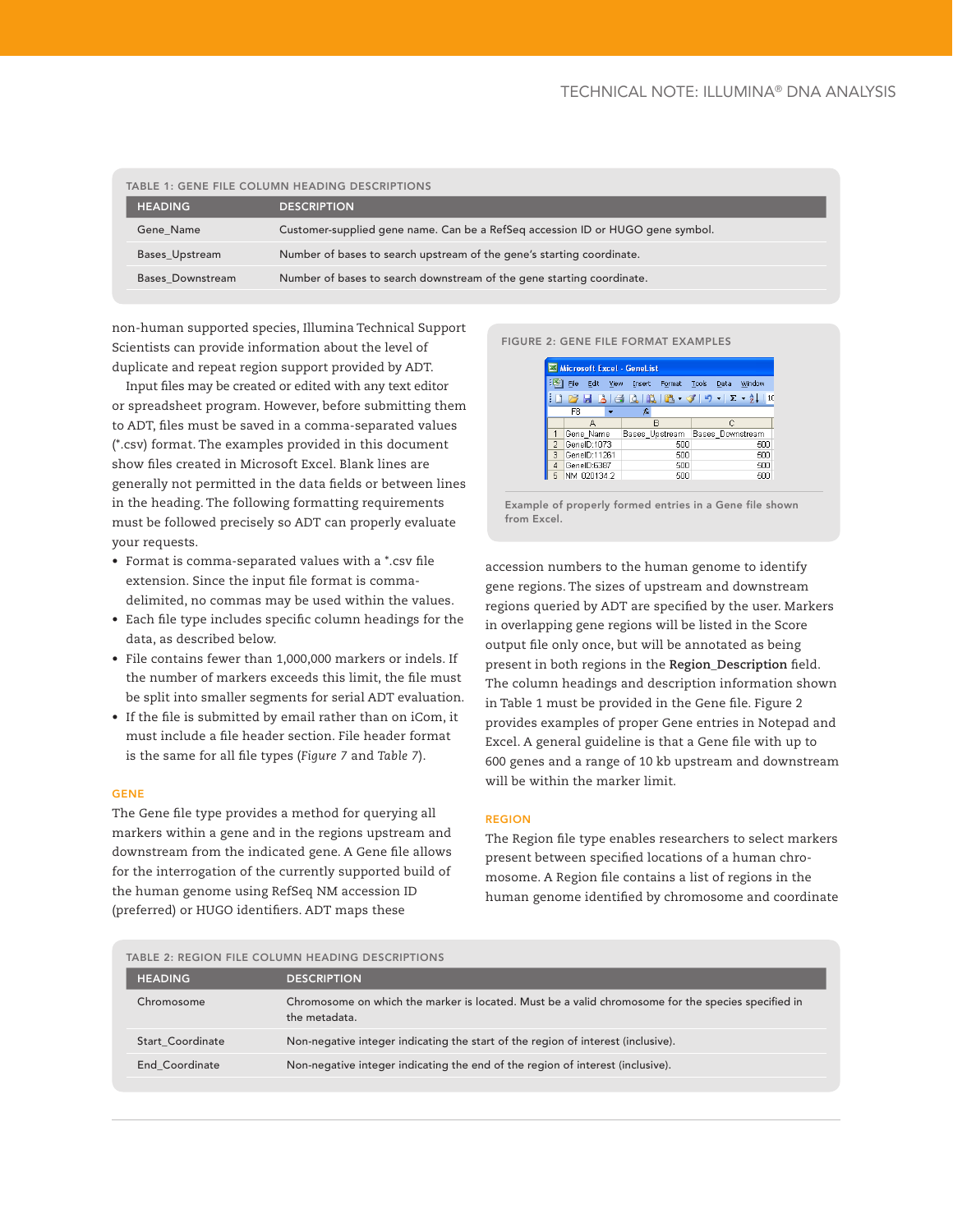# Figure 3: Region File format Examples



range that ADT will search and evaluate from among

cataloged markers in a current Illumina-internal version of dbSNP. This internal database does not contain MNPs, SSRs, or markers with ambiguous or multiple localizations. markers in overlapping regions will be listed in the Score output file only once, but will be annotated as being present in both regions in the **Region\_Description** field. Since ADT limits output to 1,000,000 markers, submitting less than 60 Mb of regions per file is recommended. The

#### Figure 4: identity File format Examples



Example of properly formed entries in a Identity file shown from Excel.

column headings and description information shown in Table 2 must be provided in the Region input file. Figure 3 provides examples of properly formed Region entries.

#### Identity

Known markers described in the current version of dbSNP can be requested specifically using the Identity file type. A current internal version of dbSNP is the source for rs marker and flanking sequence data. The column headings

Table 3: Identity FILE Column HEADING descriptions HEADING DESCRIPTION Locus\_Name rs number taken from dbSNP. Value must begin with "rs" (case insensitive) followed by an integer.

| <b>HEADING</b>       | <b>DESCRIPTION</b>                                                                                                                                         |
|----------------------|------------------------------------------------------------------------------------------------------------------------------------------------------------|
| Locus_Name           | Customer-supplied unique locus name (cannot begin with rs or cg). Name must not contain any of the<br>following characters: " % / = \? `, @ ; ', or space. |
| Target_Type          | Must be "SNP" or "INDEL" (case insensitive).                                                                                                               |
| Sequence             | Limited to 10,000 bases. May only contain one bracketed SNP or indel. Output will be $\leq$ 122 bases per<br>line.                                         |
| Chromosome           | Chromosome on which the marker is located. Must be a valid chromosome for the species being ana-<br>lyzed. Enter 0 if unknown.                             |
| Coordinate           | Chromosome coordinate of marker. Enter 0 if unknown.                                                                                                       |
| Genome Build Version | Version number supplied by customer. Otherwise, enter 0.                                                                                                   |
| Source               | Identify the source of the sequence and annotation data. Must be completed. Enter unknown if no<br>information is available.                               |
| Source Version       | Source version number. Enter 0 if unknown.                                                                                                                 |
| Sequence_Orientation | Must be either "Forward" or "Reverse" (case insensitive).                                                                                                  |
| Plus_Minus           | Must be either "PLUS" or "MINUS" (case insensitive).                                                                                                       |

#### Table 4: Sequence FILE Column HEADING descriptions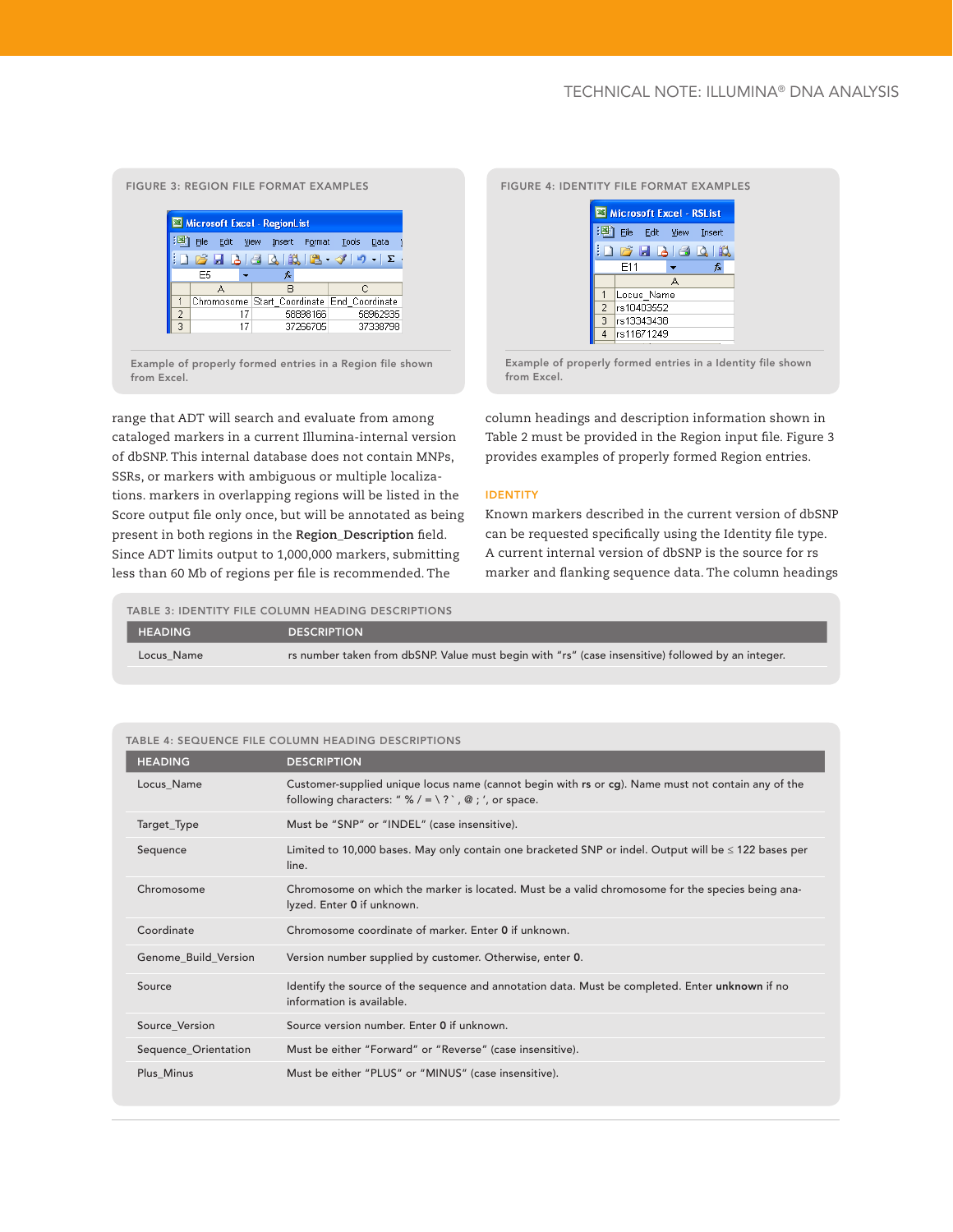#### Figure 5: Sequence File format Examples

|    | Microsoft Excel - SequenceList                                                                                                       |             |                                                                                                                               |            |            |                      |        |                            |                                                                      | $\Box$ o    |
|----|--------------------------------------------------------------------------------------------------------------------------------------|-------------|-------------------------------------------------------------------------------------------------------------------------------|------------|------------|----------------------|--------|----------------------------|----------------------------------------------------------------------|-------------|
|    | 灣 File<br>$\sim -6$<br>Type a question for help<br>Edit<br>Help<br>Adobe PDF<br>View<br>Window<br>Tools:<br>Data<br>Insert<br>Format |             |                                                                                                                               |            |            |                      |        |                            |                                                                      |             |
|    |                                                                                                                                      |             | $\Box$ 2 2 3 3 4 4 $\Box$ 7 2 3 4 $\Box$ 4 $\Box$ 7 4 9 $\Box$ 7 $\Box$ 8 $\Box$ 7 $\Box$ 7 $\Box$ 7 $\Box$ 7 $\Box$ 7 $\Box$ |            |            |                      |        | $\bullet$ 10 $\bullet$ B U | $E \equiv \equiv \equiv  \Box  \cdot  \Diamond  \cdot \underline{A}$ |             |
|    | K9<br>$\overline{\phantom{a}}$                                                                                                       | £.          |                                                                                                                               |            |            |                      |        |                            |                                                                      |             |
|    | А                                                                                                                                    | R           |                                                                                                                               | D.         | F          |                      | G      | н                          |                                                                      |             |
|    | Locus Name                                                                                                                           | Target Type | Sequence                                                                                                                      | Chromosome | Coordinate | Genome Build Version | Source | Source Version             | Sequence Orientation                                                 | Plus Minus  |
|    | seq-rs10403552                                                                                                                       | <b>SNP</b>  | <b>ATTCTCTTCCAGGGCT</b>                                                                                                       | 19         | 59900243   | 36.                  | dbSNP  | 128                        | Forward                                                              | Plus        |
| З. | seq-rs13343438                                                                                                                       | <b>SNP</b>  | cagtggcccaatctcagctca                                                                                                         | 19         | 59751810   | 36.                  | dbSNP  | 128                        | Forward                                                              | <b>Plus</b> |
|    | 4  seq-rs11671249                                                                                                                    | <b>SNP</b>  | tagaggtcattagcctaagtga                                                                                                        | 19         | 59814896   | 36                   | dbSNP  | 128                        | Forward                                                              | Plus        |
|    | 5  seq-rs34785303                                                                                                                    | <b>SNP</b>  | GAACCAGGCTGCTAA                                                                                                               | 19         | 59976309   | 36                   | dbSNP  | 128                        | Forward                                                              | Plus        |
| 6  | seq-rs35835276                                                                                                                       | <b>SNP</b>  | <b>CCCAGCCTGGGTTTTC</b>                                                                                                       | 19         | 59937831   | 36                   | dbSNP  | 128                        | Forward                                                              | Plus        |

Example of properly formed entries in a Sequence file shown from Excel.

and description information shown in Table 3 must be provided in the Identity input file. Figure 4 provides examples of properly formed Identity entries.

# **SEQUENCE**

The Sequence file type allows researchers to evaluate markers from private databases or other sources, as well as from non-human species. The **Locus\_Name** field is used to name sequences for easy identification. *Locus\_Name* entries contained in this file must not begin with "rs," because that prefix designates rs ID names in the Illumina database and will trigger a database search.

To specify a SNP, put brackets around a polymorphic locus in the submitted sequence. Separate the two alleles with a forward slash (TGC[A/C]CCG). Similarly, to specify an indel, use a slash to separate the allele from a plus or minus (insertion or deletion ) sign (TGC[-/AT]CCG). A minimum of 50 bp of sequence on either side of the SNP is required, but 60 bp is preferred. ADT will also accept IUPAC codes for degenerate bases in the flanking sequence and take these into consideration during design. If the **Lowercase\_Weighting** checkbox on the iCom submission form (or file header value) is unchecked, lowercase nucleotides will be considered for oligo design; or if it is checked, then lowercase nucleotides are masked. In either case, an Illumina algorithm will identify repetitive or duplicated regions in the unmasked sequence. Since lowercasing in public databases is not a standard way to indicate masking, we recommend clearing the **Lowercase\_ Weighting** checkbox by default.

The column headings and description information shown in Table 4 must be provided in the Sequence input file. Figure 5 provides examples of properly formed Sequence entries.

# **CNVREGION**

The CNVRegion file type provides a method for researchers to select CNV markers present between specified locations of a human chromosome. CNV regions are typically analyzed by combining data from a set of polymorphic and nonpolymorphic probes. A CNVRegion file contains a list of regions in the human genome identified by a chromosome and coordinate range that are to be assayed for copy number variation (*Table 5*). The number of required probes in each region must also be specified.

CNVRegion files may optionally include a list of required polymorphic probes (*Figure 6*). When these markers are contained in a CNV region, they will be included in the set of markers for that region. The design module will intelligently select additional markers by balancing good probe scores with even spacing, resulting in a design consisting of high scoring and evenly spaced markers.

|    | Microsoft Excel - WGGT CNVRegion-1 [Read-Only] |        |                                                |                |                                  |  |
|----|------------------------------------------------|--------|------------------------------------------------|----------------|----------------------------------|--|
| BI | File<br>Edit<br><b>View</b>                    | Insert | Tools<br>Format                                | Window<br>Data | Help<br>Adobe PDF<br>- 8         |  |
|    |                                                |        | $ A $ 0 $ B $ $ B - 3 $ 9 $ E - 2 $ $ B $ 100% |                | I E<br>$\circledcirc$            |  |
|    | F10                                            | fx.    |                                                |                |                                  |  |
|    | Α                                              |        | B                                              | C              | D                                |  |
|    | Chromosome                                     |        | Start Coordinate                               |                | End Coordinate Probes Per Region |  |
| 2  |                                                | 17     | 58898166                                       | 58962935       | 5                                |  |
| 3  |                                                | 17     | 37266705                                       | 37338798       | 4                                |  |
| 4  |                                                | 1      | 54776489                                       | 54883005       | 5                                |  |
| 5  |                                                | 3      | 188033157                                      | 188068946      | 3                                |  |
| 6  |                                                | 1      | 201166576                                      | 201204034      | 5                                |  |
| 7  | [MISC]                                         |        |                                                |                |                                  |  |
| 8  | Required Locus Name                            |        |                                                |                |                                  |  |
| 9  | rs10403552                                     |        |                                                |                |                                  |  |
| 10 | rs13343438                                     |        |                                                |                |                                  |  |
|    | rs11671249                                     |        |                                                |                |                                  |  |
|    |                                                |        |                                                |                |                                  |  |

Figure 6: CNVRegion File Format example

Example of properly formed entries in a CNVRegion file shown from Excel.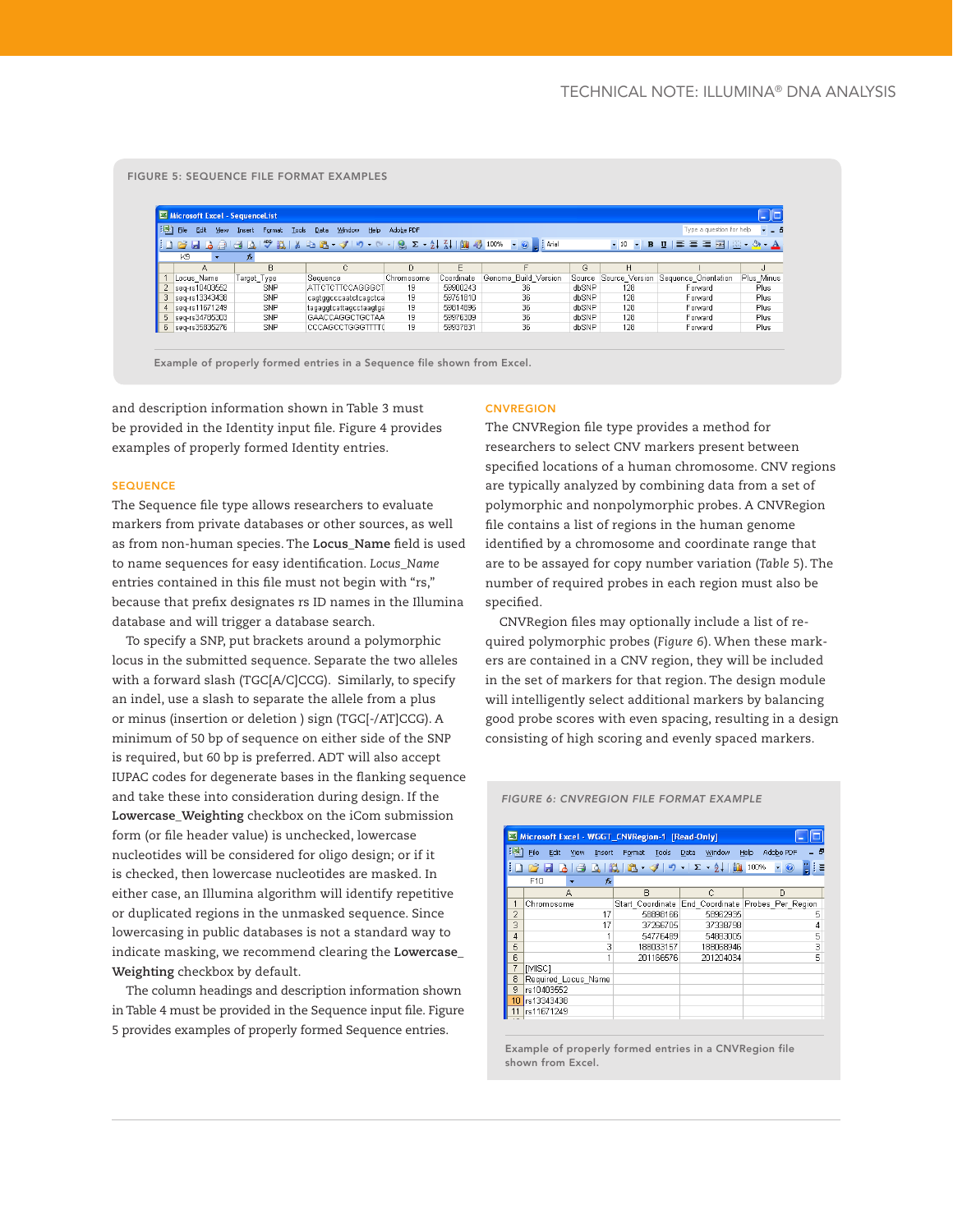### Using previous assay designs

Illumina has created a separate method for conveniently ordering the exact same assays that were designed and used on a previous iSelect or current standard Illumina product. As described in Table 6 and shown in Figure 7, an ExistingDesign file only contains a list of the Ilmn\_Ids from the original design manifest.

# WEB SUBMITTING VIA ICOM

Preliminary input files can be submitted to ADT for evaluation either directly via a web-based interface, or by emailing the file to a technical support scientist who will submit the file to ADT. Submitting via the web is preferred since it provides rapid turnaround and 24-hour access. To submit a preliminary design file, log in to https://iCom.illumina.com and select **Prelim Assay Design Tool (ADT)**. The ADT interface allows users to enter necessary file type information and attach a \*.csv formatted input file. After the file has been scored, an email notification is sent to the user.

# SUBMITTING VIA EMAIL

Preliminary ADT input files submitted by email must include an additional file header section before the data entry section (*Table 7*). The format of the file header is common to all preliminary input file types. The entire \*.csv file should then be emailed to techsupport@illumina.com.

#### Figure 6: ExistingDesign File format Examples



Example of properly formed entries in an ExistingDesign file shown from Excel.

#### Score output file

If preliminary input files are submitted to ADT via iCom, an email notification is sent when scoring is complete, often within an hour. The results are returned as a Score file that can be downloaded from iCom on the Prelim Assay Design files page. If an input file is submitted via email to Technical Support, an Illumina scientist will submit the file to ADT for processing. ADT generates the Score output file, which is returned to the customer by email or secure FTP in 1–2 days. The Score file provides researchers information to help them filter and select their marker lists, as described in the following section.

The Score file header section includes additional summary information, such as the total number of markers in the file. This is further broken down into numbers of

#### Table 5: CNVRegion FILE Column HEADING descriptions

| <b>HEADING</b>          | <b>DESCRIPTION</b>                                                                                                  |
|-------------------------|---------------------------------------------------------------------------------------------------------------------|
| Chromosome              | Chromosome on which the marker is located. Must be a valid chromosome for the species specified in<br>the metadata. |
| <b>Start Coordinate</b> | Non-negative integer indicating the start of the region of interest (inclusive).                                    |
| End Coordinate          | Non-negative integer indicating the end of the region of interest (inclusive).                                      |
| Probes_Per_Region       | The number of probe designs that should be returned for the region of interest.                                     |
| Required Locus Name*    | RS number taken from dbSNP; value must begin with "rs" (case insensitive) followed by an integer.                   |
|                         |                                                                                                                     |

\* Optionally included to specify required polymorphic probes

# Table 6: Column Headings for existingdesign file

| <b>HEADING</b> | <b>DESCRIPTION</b>                                                                                                                   |
|----------------|--------------------------------------------------------------------------------------------------------------------------------------|
| ILMN ID        | ID value of an ExistingDesign file, which must map to a design with the same species and assay type as<br>specified in the metadata. |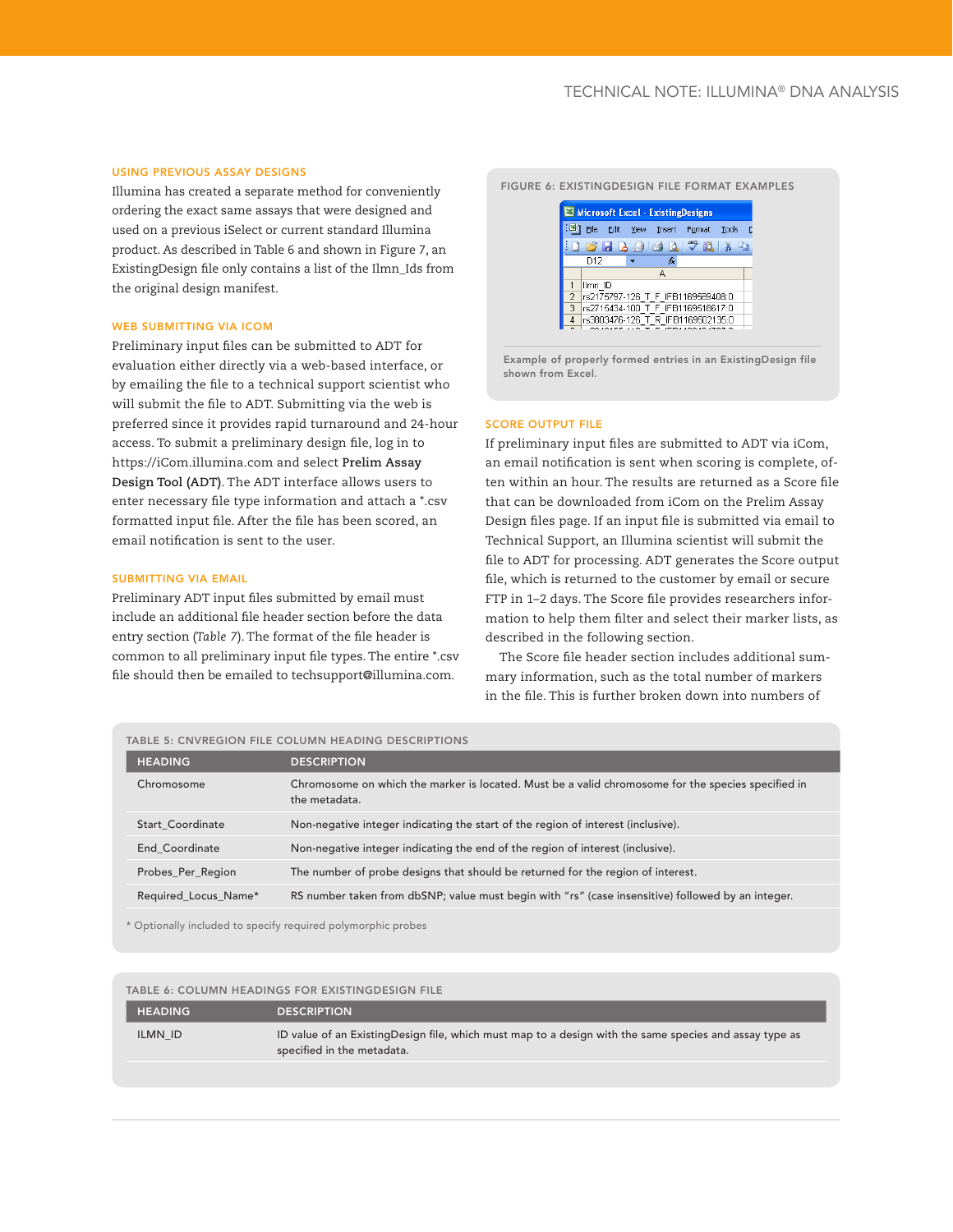|                       | TABLE 7: FILE HEADINGS FOR ADT INPUT FILE REQUIRED ONLY FOR EMAIL SUBMISSION |                 |
|-----------------------|------------------------------------------------------------------------------|-----------------|
| <b>HEADING</b>        | <b>DESCRIPTION</b>                                                           | <b>REQUIRED</b> |
| Customer_Name         | Name of person submitting the ADT file                                       | Yes             |
| Company_Name          | Company name (no commas)                                                     | Yes             |
| Company_Address1      | Line 1 of customer's address                                                 | <b>No</b>       |
| Company_Address2      | Line 2 of customer's address                                                 | <b>No</b>       |
| City                  | Customer's city                                                              | <b>No</b>       |
| State/Province        | Customer's state or province                                                 | <b>No</b>       |
| Postal Code           | Customer's postal code                                                       | <b>No</b>       |
| Country               | Customer's country                                                           | <b>No</b>       |
| Phone Number          | Customer's phone number                                                      | <b>No</b>       |
| Fax Number            | Customer's fax number                                                        | <b>No</b>       |
| <b>Email Address</b>  | Customer's email address                                                     | Yes             |
| Order_Description     | Description of work (30 character limit)                                     | <b>No</b>       |
| <b>Order Comments</b> | Additional comments                                                          | <b>No</b>       |
| Platform_Type         | <b>WGGT</b>                                                                  | Yes             |
| Number_of_Assays      | Number of loci in file (enter 0 for GeneList and RegionList)                 | <b>No</b>       |
| Lowercase_Weighting   | 0 for no masking or 1 to mask lower cased characters                         | <b>No</b>       |
| Format_Type           | Gene, Region, Sequence, Identity, ExistingDesign, or Score                   | Yes             |
| Species               | Species name                                                                 | Yes             |

Figure 8: Examples of file header section required only for email submission

|                 | Microsoft Excel - WGGT Score          |                   |      |                       |                                             |
|-----------------|---------------------------------------|-------------------|------|-----------------------|---------------------------------------------|
| 력1              | File<br>Edit<br><b>View</b><br>Insert | Tools<br>Format   | Data | <b>Window</b><br>Help | Adobe PDF                                   |
|                 | 1 6 5 6 6 6 6 6 6 - 3 - 1 - 1 - 2 - 2 |                   |      | 100%                  | $ \circ$                                    |
|                 | F18<br>fx.                            |                   |      |                       |                                             |
|                 | А                                     | R                 | C    | D                     | E                                           |
| 1               | [heading]                             |                   |      |                       |                                             |
| $\overline{2}$  | Customer Name                         | Jane Doe          |      |                       |                                             |
| 3               | Company_Name                          | BigBio Inc.       |      |                       |                                             |
| $\overline{4}$  | Company_Address1                      | 1234 Biotech Way  |      |                       |                                             |
| 5               | Company Address2                      |                   |      |                       |                                             |
| 6               | City                                  | San Diego         |      |                       |                                             |
| 7               | State/Province                        | CА                |      |                       |                                             |
| 8               | Postal Code                           | 92121             |      |                       |                                             |
| 9               | Country                               | <b>USA</b>        |      |                       |                                             |
| 10 <sup>1</sup> | Phone Number                          | 858-202-1234      |      |                       |                                             |
| 11              | Email Address                         | jdoe@illumina.com |      |                       |                                             |
| 12              | Order Description                     | SNPsforProjectX1  |      |                       |                                             |
| 13              | Order Comments                        |                   |      |                       | This comment isnt used by any ILMN software |
| 14              | Platform Type                         | WGGT              |      |                       |                                             |
| 15              | Lowercase_Weighting                   | 0                 |      |                       |                                             |
|                 | 16 Format Type<br>Score               |                   |      |                       |                                             |

Examples of properly formed entries in the header of a Score file shown from Excel (left) and Notepad (right). This header is only required for email submissions, and is formatted the same for any preliminary file format.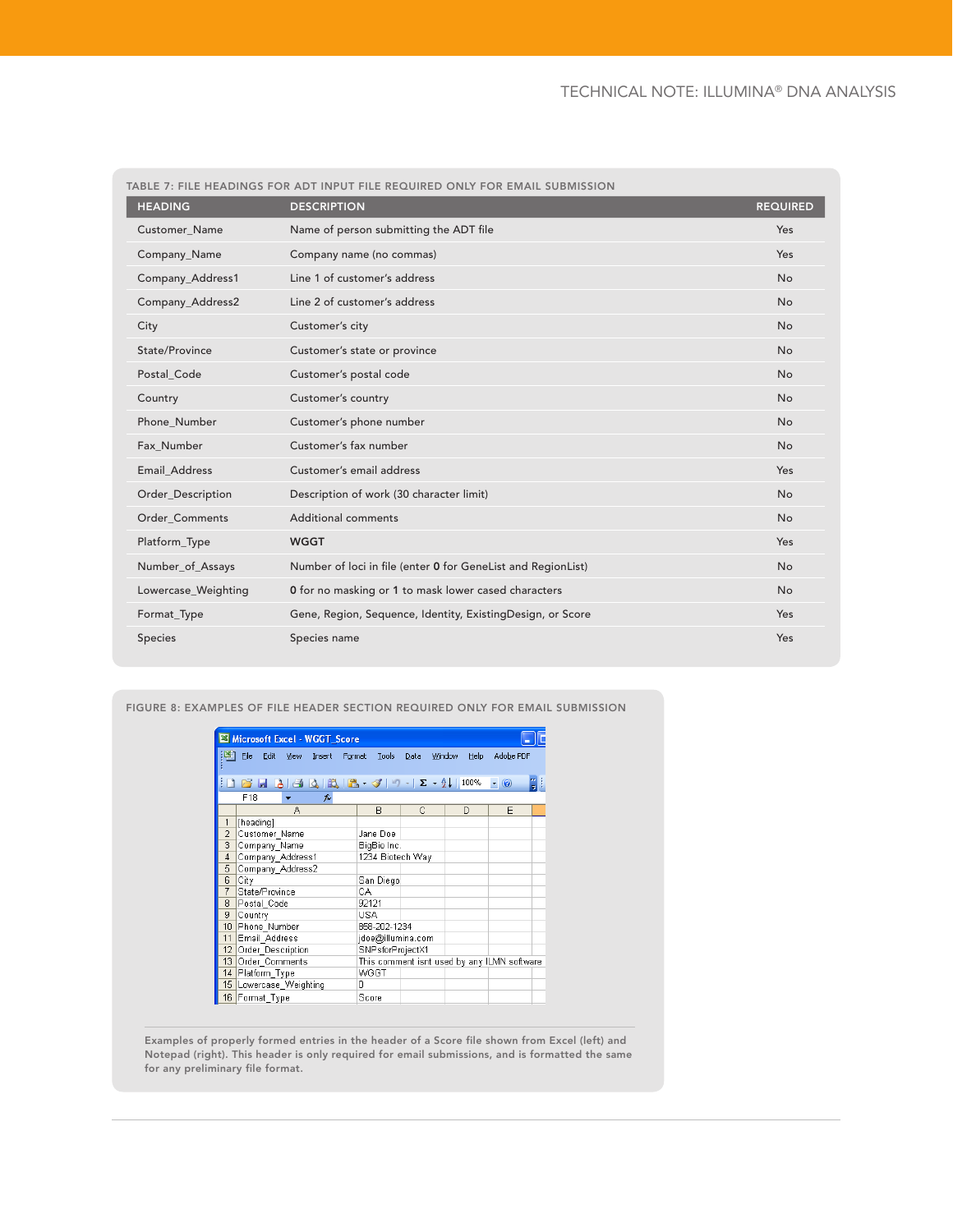# TECHNICAL NOTE: ILLUMINA® DNA ANALYSIS

| <b>HEADING</b>                  | <b>DESCRIPTION</b>                                                                                                                                                                                                |
|---------------------------------|-------------------------------------------------------------------------------------------------------------------------------------------------------------------------------------------------------------------|
| Locus_Name                      | rs number or customer's unique name.                                                                                                                                                                              |
| Sequence                        | The bracketed site identified by the Locus_Name with > 50 bases of flanking sequence.                                                                                                                             |
| Genome_Build_Version            | Genome build that will be queried. Contact Technical Support <sup>2</sup> for the currently supported build.                                                                                                      |
| Chromosome                      | Chromosome on which the marker is located. Must be a valid chromosome for the species being<br>analyzed. Enter 0 if unknown.                                                                                      |
| Coordinate                      | Chromosome coordinate of marker. Enter 0 if unknown.                                                                                                                                                              |
| Source                          | Identify the source of the sequence and annotation data. Enter unknown if no information is<br>available.                                                                                                         |
| Source_Version                  | Source version number or 0 if unknown.                                                                                                                                                                            |
| Sequence_Orientation            | Must contain one of the following three values: forward, reverse, or unknown. Information is<br>customer-supplied and is not validated.                                                                           |
| Region_Description              | Description of the region of interest.                                                                                                                                                                            |
| Final_Score                     | Ranges from 0-1.1, with higher values reflecting greater ability to design a successful assay.                                                                                                                    |
| Failure_Codes                   | If applicable, reasons why a successful assay at this marker locus is unlikely (Table 8).                                                                                                                         |
| Validation_Class                | Numerical representation of validation_bin (Table 9).                                                                                                                                                             |
| Validation_Bin                  | Manner in which designed assays have been validated (Table 9).                                                                                                                                                    |
| MAF_Caucasian                   |                                                                                                                                                                                                                   |
| Chr_Count_Caucasian             |                                                                                                                                                                                                                   |
| Study_Name_Caucasian            |                                                                                                                                                                                                                   |
| MAF_African                     |                                                                                                                                                                                                                   |
| Chr_Count_African               |                                                                                                                                                                                                                   |
| Study_Name_African              |                                                                                                                                                                                                                   |
| MAF_African_American            |                                                                                                                                                                                                                   |
| Chr_Count_African_<br>American  | Minor allele frequency from the largest peer-reviewed study conducted, the study size in terms of<br>number of chromosomes, and the study type. Data are retrieved from dbSNP for each population:<br>• Caucasian |
| Study_Name_African_<br>American | • African<br>• African-American                                                                                                                                                                                   |
| MAF_Japanese                    | • Han Chinese                                                                                                                                                                                                     |
| ChrCount_Japanese               | • Japanese<br>• Unknown                                                                                                                                                                                           |
| Study_Japanese                  |                                                                                                                                                                                                                   |
| MAF_Chinese                     |                                                                                                                                                                                                                   |
| Chr_Count_Chinese               |                                                                                                                                                                                                                   |
| Study_Name_Chinese              |                                                                                                                                                                                                                   |
| MAF_Other                       |                                                                                                                                                                                                                   |
| Chr_Count_Other                 |                                                                                                                                                                                                                   |
| Study_Name_Other                |                                                                                                                                                                                                                   |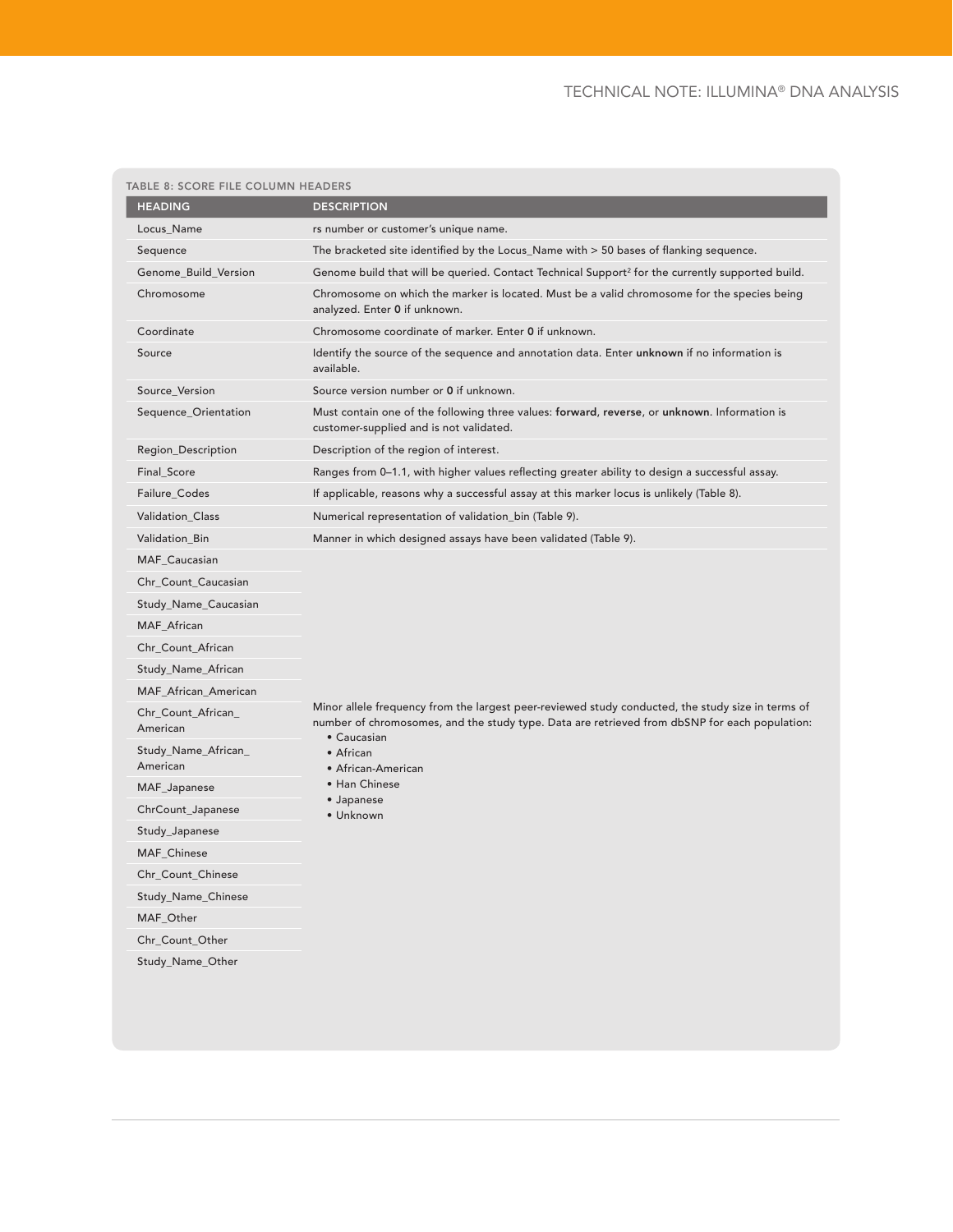| TABLE 8: SCORE FILE COLUMN HEADERS CONTINUED |                                                                                                                                                                                                                                                                                                                                                                                                                       |
|----------------------------------------------|-----------------------------------------------------------------------------------------------------------------------------------------------------------------------------------------------------------------------------------------------------------------------------------------------------------------------------------------------------------------------------------------------------------------------|
| <b>HEADING</b>                               | <b>DESCRIPTION</b>                                                                                                                                                                                                                                                                                                                                                                                                    |
| Normalization Bin                            | A, B, or C.                                                                                                                                                                                                                                                                                                                                                                                                           |
| Bead_Types/Assay                             | 1 for Infinium II or 2 for Infinium I.                                                                                                                                                                                                                                                                                                                                                                                |
| Assay_Type                                   | Infinium I or Infinium II.                                                                                                                                                                                                                                                                                                                                                                                            |
| ILMN ID                                      | Unique identifier assigned by ADT for the designed assay.                                                                                                                                                                                                                                                                                                                                                             |
| Gene ID*                                     | Gene ID number from NCBI.                                                                                                                                                                                                                                                                                                                                                                                             |
| Gene_symbol                                  | HUGO identifier.                                                                                                                                                                                                                                                                                                                                                                                                      |
| Accession*                                   | RefSeq Accession number.                                                                                                                                                                                                                                                                                                                                                                                              |
| Location*                                    | Structural location of the marker: intron, coding, flanking_5UTR, flanking_3UTR, 5UTR, 3UTR, UTR.                                                                                                                                                                                                                                                                                                                     |
| Location_relative_to_gene*                   | If the marker does not fall within an exon, the value is the actual base pair distance from gene<br>start. The absolute value of this number is the distance to the closest transcript. The negative sign<br>is a formatting symbol and is not meant to imply strand or direction. If the SNP is within an exon,<br>two values separated by a '/' are gvien, which represent distances to the exon-intron boundaries. |
| Coding_status*                               | NONSYN or SYNON. If the marker falls within an exon, this field notes a synonymous or nonsyn-<br>onymous amino acid change.                                                                                                                                                                                                                                                                                           |
| Amino_acid_change*                           | If the marker falls within an exon, this field notes the actual change to the amino acid, followed by<br>the GenBank protein sequence used in numbering the change.                                                                                                                                                                                                                                                   |
| Id_with_mouse*                               | Ratio of identical bases within 60 bp of flanking sequence compared to mouse sequence that has<br>been aligned with the homologous human sequence and covers the marker in question.                                                                                                                                                                                                                                  |
| Phast conservation*                          | Metric used by the UCSC Genome Browser to identify highly conserved markers among species.                                                                                                                                                                                                                                                                                                                            |
| Design_Date                                  | Date of design.                                                                                                                                                                                                                                                                                                                                                                                                       |
|                                              | *Additional gene annotation only in Score output file from submitted GeneList, RSList, and RegionList files.                                                                                                                                                                                                                                                                                                          |

markers in each of three **Normalization\_Bins**: A, B, and C. Bin C assays are Infinium II designs. Bin A and B assays are Infinium I designs. Infinium I assays are classified into one of these two bins based on the sequence context (the base pair after the locus) and strand that the assay is designed against. For a final order, if there are any loci in a given normalization bin, there must be at least 190 loci in that bin to ensure normalization functions as expected. If Bin A or Bin B needs to be supplemented to reach 190,

submit additional A/T or C/G SNPs to ADT for scoring. ADT will report whether each of these SNPs are in Bin A or Bin B. The appropriate assays can then be added to the original design as needed.

Of particular importance for ordering is the Number of Bead Types value, since iSelect BeadChip orders are priced based on the number of attempted bead types. The number of bead types may be different than the number of assays because Infinium I assays require two bead types per markers and Infinium II assays only require one bead type per marker.

Following the Score file header section, detailed information for each marker is listed in the data section. All Score file data section column headers are described in Table 8. Important performance values are also presented for each SNP. The **Final\_Score** indicates the expected success for designing a given assay, and may be supported with **Failure\_Codes** for further information. Validation status is also indicated to provide even greater confidence in design success. To assist researchers in ordering the most applicable markers for their studies, minor allele frequencies (MAFs) in several populations are provided for SNPs when available from dbSNP. MAF from the largest study is reported, and is qualified based on peer-reviewed publication, study design and size, and verified results.

# filtering and selecting custom list

In addition to being an output file format, Score files can be used as input files to ADT. Thus, users can easily cre-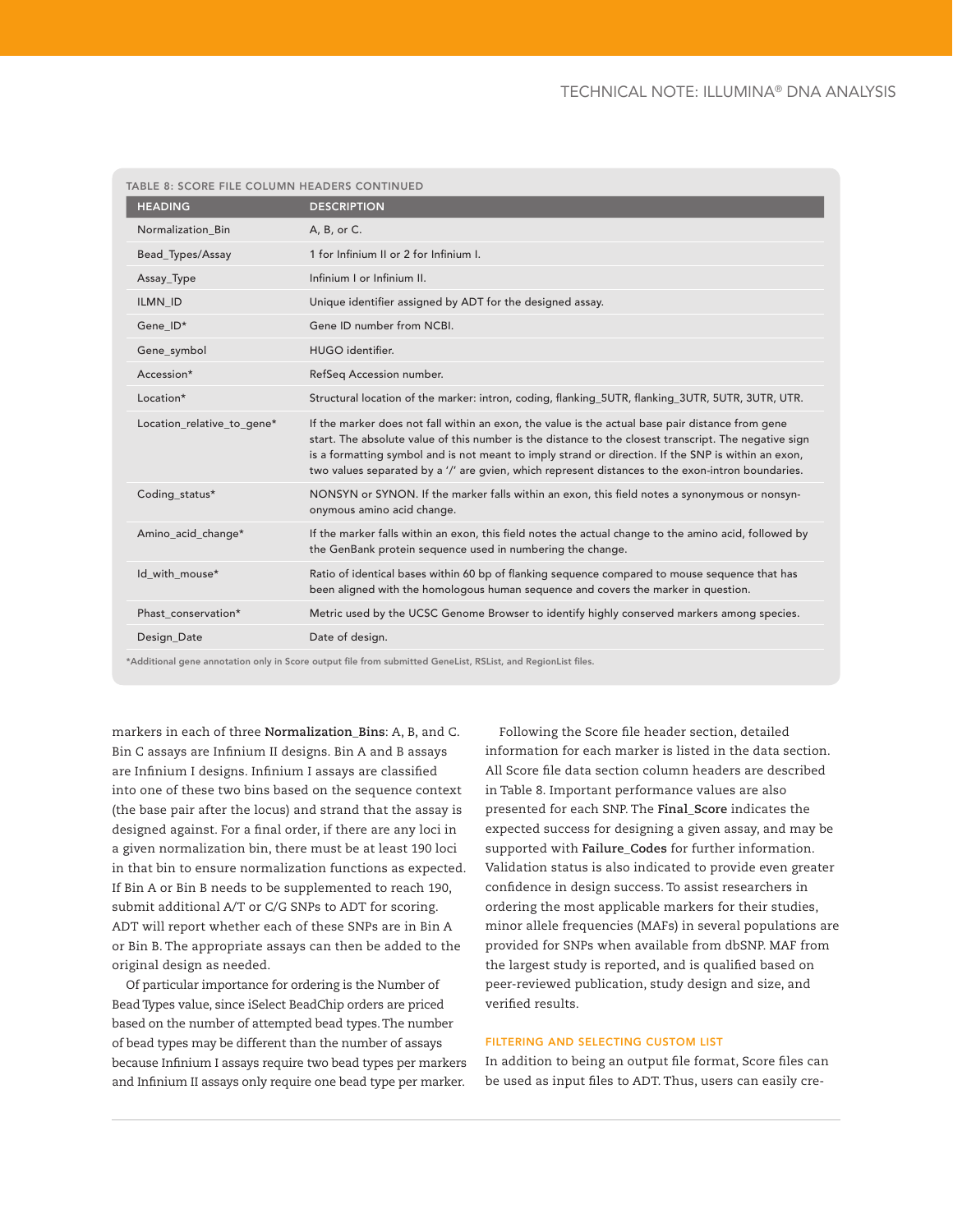|     | TABLE 9: LIST OF FAILURE CODES FOR THE ADT                                                                                                                                                                                                  |
|-----|---------------------------------------------------------------------------------------------------------------------------------------------------------------------------------------------------------------------------------------------|
|     | <b>CRITICAL FAILURES (UNDESIGNABLE)</b>                                                                                                                                                                                                     |
| 101 | Flanking sequence is too short.                                                                                                                                                                                                             |
| 102 | Formatting error. Variant must match the format [A/B]. Possible causes:<br>• Spaces in submitted sequence.<br>• More than one set of brackets in sequence.<br>• Missing brackets around variant.<br>• Variant alleles not separated by "/". |
| 103 | TOP/BOT strand cannot be determined due to low sequence complexity.                                                                                                                                                                         |
| 104 | Variant is not appropriate for Illumina platform. Possible causes:<br>• Tri- or quad-allelic variant.<br>. Variant contains characters other than A, G, C, and T.                                                                           |
| 106 | Degenerate nucleotide(s) in assay design region (e.g., W, R, S, N).                                                                                                                                                                         |
|     | <b>WARNINGS (DESIGNABLE)</b>                                                                                                                                                                                                                |
| 301 | Variant in duplicated/repetitive region.                                                                                                                                                                                                    |
| 399 | Multiple contributing issues.                                                                                                                                                                                                               |

| TABLE 10: VALIDATION STATUS DESCRIPTIONS |                         |                                                                                                                                                     |  |
|------------------------------------------|-------------------------|-----------------------------------------------------------------------------------------------------------------------------------------------------|--|
| <b>VALIDATION BIN</b>                    | <b>VALIDATION CLASS</b> | <b>DESCRIPTION</b>                                                                                                                                  |  |
| Infinium II<br>validated                 | 5                       | Variant has been previously designed and successfully generated polymorphic<br>results using the Infinium II Assay.                                 |  |
| Infinium I validated                     | $\overline{4}$          | Variant has successfully generated polymorphic results with the Infinium I Assay.                                                                   |  |
| Two-hit validated                        |                         | Both alleles have been seen in two independent methods and populations.                                                                             |  |
| Non-validated                            |                         | Variant has been seen in only one method or population. Even if it has a high<br>design score, there is an increased chance that it is monomorphic. |  |

ate a filtered or edited output file (with markers removed or added) for iterative ADT analysis while determining the optimal set of loci to order. Markers identified using more than one input search method (e.g., Gene, Region, Identity, Sequence, CNVRegion, or ExistingDesign) can be combined as one Score file and resubmitted to ADT as an input file for evaluation as a single product.

Illumina recommends applying the following criteria for discriminating marker lists to create a successful product that achieves the scientific aims of the experiment and has the highest chances of generating meaningful results.

- 1) Remove markers that cannot be ordered (error codes in the 101–199 range).
- 2) Consider research requirements (e.g., tags, spacing, or MAF).
- 3) When appropriate, favor Infinium-validated markers, since they have the highest chance of converting into functional assays.
- 4) Use two-hit validated markers based on **Final\_Score**. Higher Final\_Scores are preferred.
- 5) Do not be hindered by proximity limits for Infinium assays. Markers can be close to each other without potential interference.
- 6) Submit a number of bead types that is within the required range. Human1M-Duo+ or Human550-Quad+ BeadChips require 3,000 to 60,800 attempted bead types. iSelect HD BeadChips can accommodate 3,000 to 200,000 attempted bead types.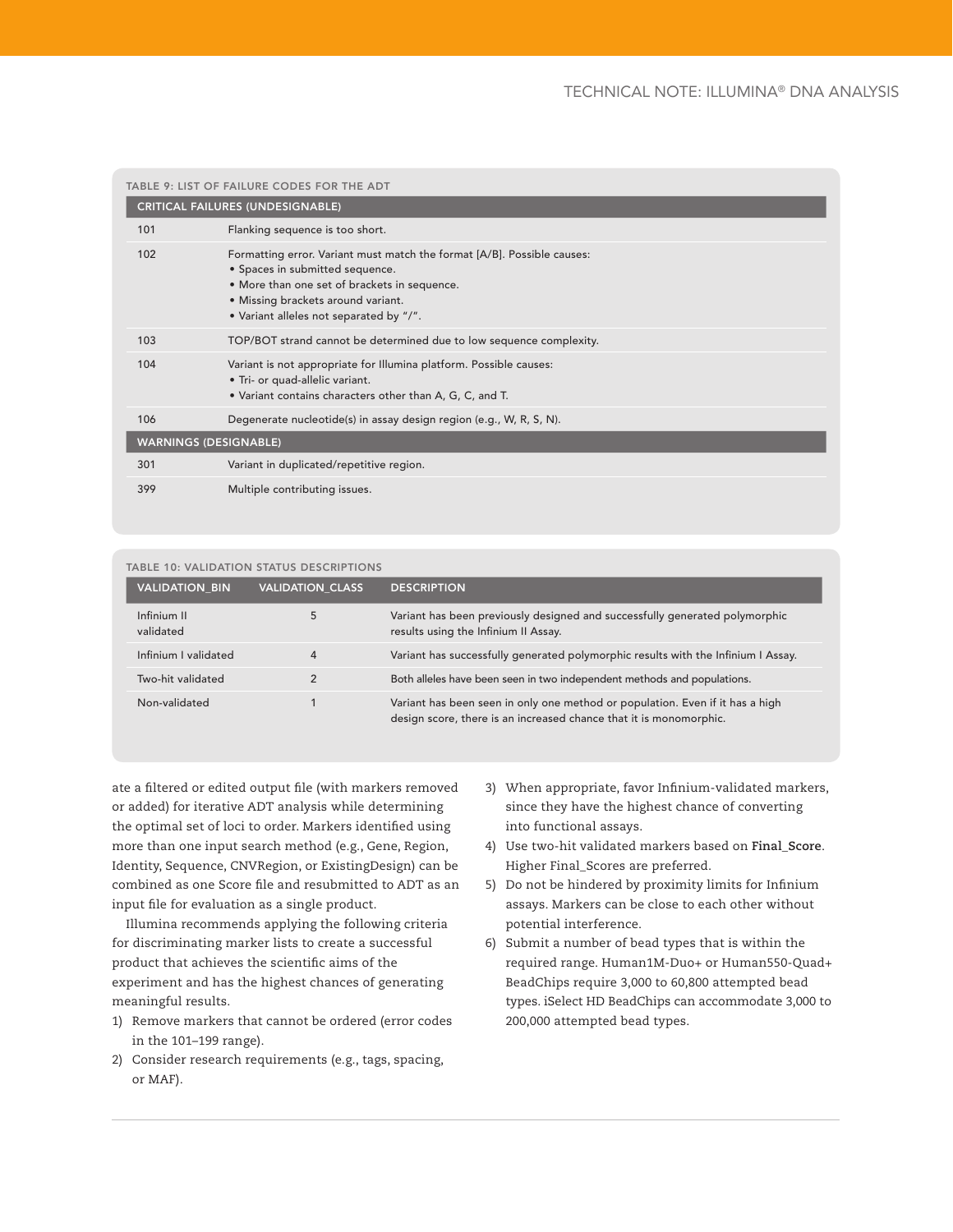| TABLE 11: HEADER SECTION FOR FINAL ORDER FILE |                                                                     |                      |
|-----------------------------------------------|---------------------------------------------------------------------|----------------------|
| <b>HEADING</b>                                | <b>DESCRIPTION</b>                                                  | <b>REQUIRED</b>      |
| <b>Customer Name</b>                          | Name of person submitting the ADT File                              | Yes                  |
| Company_Name                                  | Company name (no commas)                                            | Yes                  |
| Company_Address1                              | Line 1 of customer's address                                        | <b>No</b>            |
| Company_Address2                              | Line 2 of customer's address (optional)                             | <b>No</b>            |
| City                                          | Customer's city                                                     | <b>No</b>            |
| State/Province                                | Customer's state or province                                        | <b>No</b>            |
| Postal Code                                   | Customer's postal code                                              | <b>No</b>            |
| Country                                       | Customer's country                                                  | <b>No</b>            |
| Phone_Number                                  | Customer's phone number                                             | <b>No</b>            |
| Fax Number                                    | Customer's fax number                                               | <b>No</b>            |
| Email Address                                 | Customer's email address                                            | Yes                  |
| Order_Description                             | Description of work (30 character limit)                            | <b>No</b>            |
| Order_Comments                                | Additional comments (optional)                                      | <b>No</b>            |
| Platform_Type                                 | <b>WGGT</b>                                                         | Yes                  |
| Number_of_Assays                              | Number of loci in file                                              | <b>No</b>            |
| Lowercase_weighting                           | 0 or 1                                                              | <b>No</b>            |
| Design_Iteration                              | Final                                                               | Yes - for final file |
| Scale (Number_of_Tubes)                       | Number of samples                                                   | Yes - for final file |
| Purchase_Order_Number                         | Customer purchase order number                                      | Yes - for final file |
| <b>Product Name</b>                           | Text to appear on the product packaging                             | Yes - for final file |
| Format_Type                                   | Score                                                               | Yes                  |
| Normalization_Bin_A                           | Either 0 or $\geq$ 190 loci                                         | Yes                  |
| Normalization_Bin_B                           | Either 0 or $>$ 190 loci                                            | Yes                  |
| Normalization_Bin_C                           | Either 0 or $\geq$ 190 loci                                         | Yes                  |
| Number_of_Bead_Types                          | Must be within limits of quotation or contract (not number of loci) | Yes                  |
| Species                                       | Species name.                                                       | Yes                  |

# Final Score File

After selecting SNPs that meet your research criteria and the ADT criteria, a final Score file must be created to place an order. A preliminary Score file is converted to a final Score file by the completion of four header rows (white in *Table 10*): **Design\_Iteration**, Scale(**Number\_of\_Tubes**), **Purchase\_Order\_Number**, and **Product\_Name**. It is important to ensure that the Number of Bead Types (not

SNPs) value in the final file matches the number on the corresponding quotation or contract.

# **ORDERING**

To place an order, submit the final Score file on the iCom website (https://iCom.illumina.com) (*Figure 9*). Researchers can also reorder an existing iSelect panel or obtain customized project pricing information before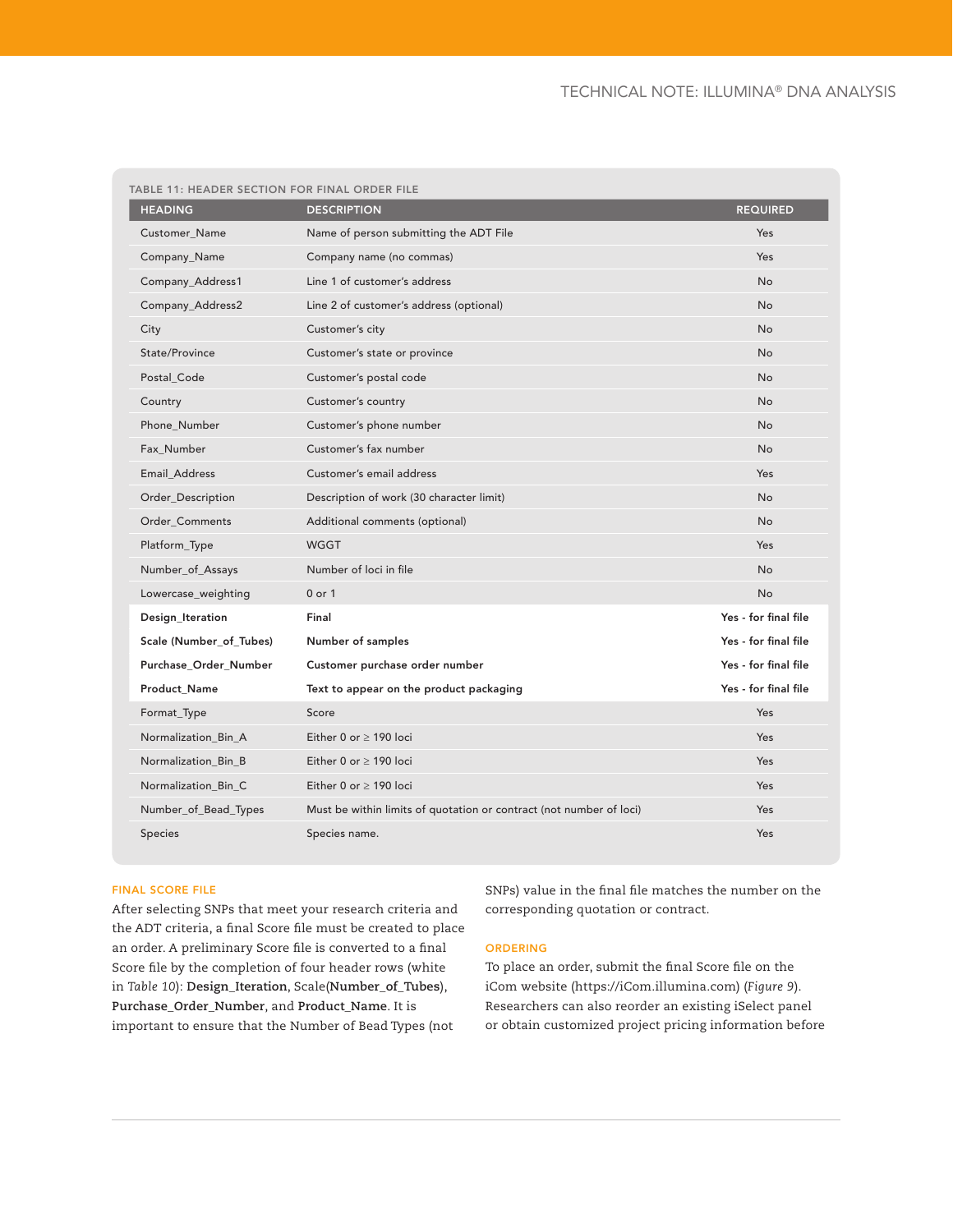# Figure 9: Upload iSelect Design Files web page



placing an order. All of these options are available after logging in to iCom. To get an iCom account, contact Illumina Technical Support2.

#### Upload iSelect HD Design Files

To upload files to iCom, follow these steps:

- 1) On the iCom welcome page, select **Orders | Upload iSelect HD Files**.
- 2) Click **Upload Final Score File**.
- 3) Select the File Type (Score or ExistingDesign).
- 4) Select the Assay Type (WGGT).
- 5) Select the Species.
- 6) Enter the Number of Assays, which is the number of different markers or variants (e.g., SNPs or CNVs) being interrogated in the custom project, not the number of bead types.
- 7) Enter the Description (user-defined and optional).
- 8) Enter the location and file name of the target file or click **Browse** to navigate to the file.
- 9) Click **Upload and Continue with Validation**. The uploaded file will then be listed in the iSelect Files table, with an initial status of "In Scoring." Within two days, ADT scoring will be completed, and an email notification will be sent. At that point, the file status will be updated to "Ready to Order" or "Warning." See Table 8 for a description of possible warning codes.
- 10) After a file is uploaded and successfully validated, it can be used for product order placement by selecting the checkbox next to the file and clicking **Continue to Project Pricing**.

#### iSelect HD Project Pricing Calculator

The Project Pricing Calculator can be used at any time. It opens automatically when you select **Continue to Project Pricing** for a design file as described above. To get project pricing information at any other time, go to the iCom web page and select **Tools | iSelect Project Pricing Calculator** or **Order Now**. On the next screen, click **Infinium Genotyping | Project Wizard**.

- 1) Select the product type (*Figure 10*).
- 2) If a design file is already selected, skip to step 4.
- 3) Do one of the following:
	- To determine pricing based on a design file, click **Select Files** and either select an existing file, or upload a new file by clicking **Upload File** and following the instructions in the previous section.
	- After a file is selected, click **Continue to Project Pricing**.
- 4) To determine pricing based on an assumed number of bead types rather than a design file, enter the number of bead types to assume for the pricing calculation.
- 5) Enter the number of samples. The number of samples must be between 1,152 and 116,352, in multiples of 48.
- 6) Enter the product name. A product name is required when using a design file, but is optional if pricing is to be based only on the number of bead types. The product name must have fewer than 30 characters and contain only alphanumeric, underscore, or dash characters.
- 7) Click **Calculate Price** to display pricing information for the selected design specifications.
- 8) To place an order based on the selected design file and number of samples entered in the pricing calculator,



Use the iSelect Project Pricing Calculator to get pricing information based on an uploaded design file or for a hypothetical product based on a specified number of bead types.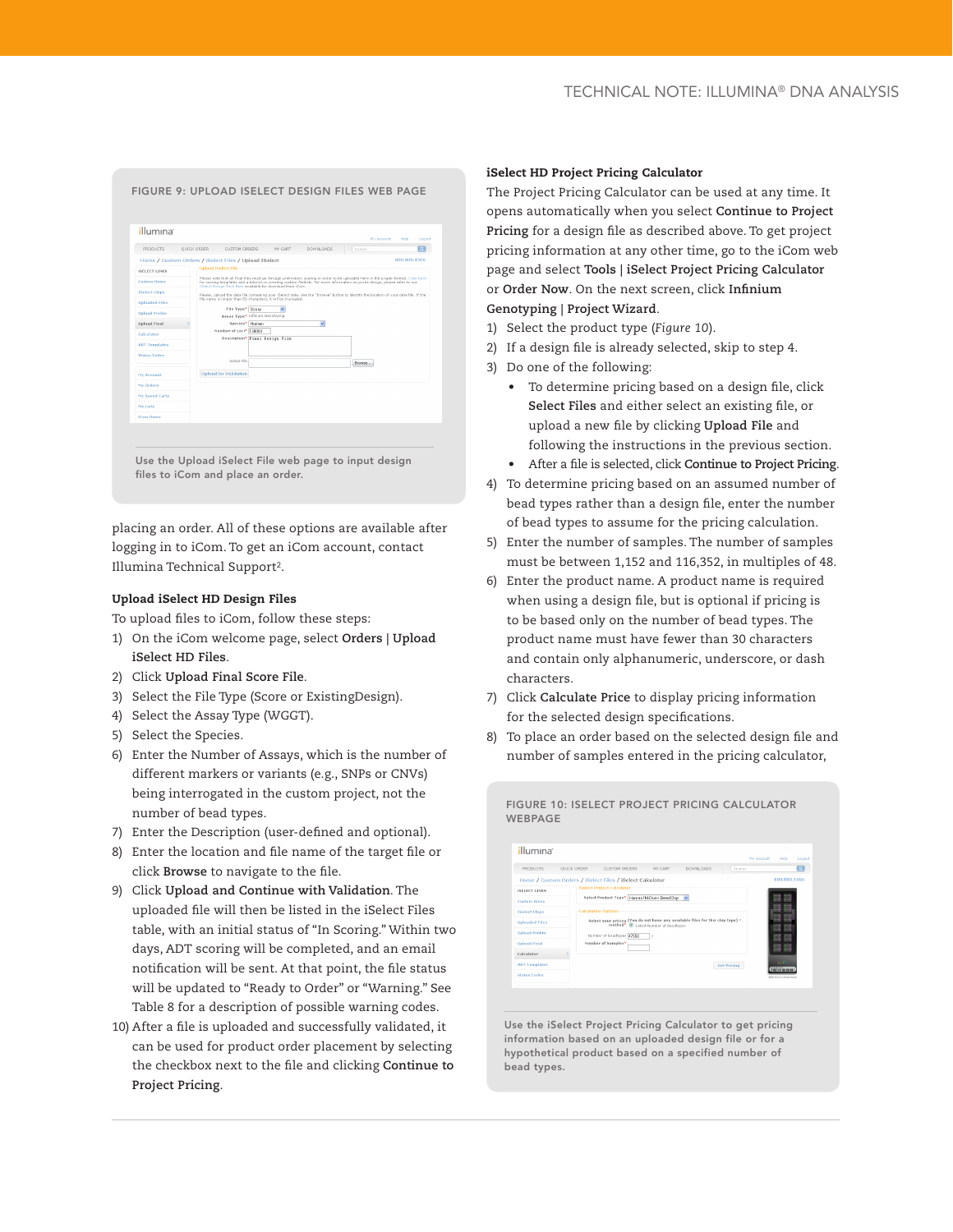click **Preview**.

9) Click **Add to Cart** to add the product to the cart and complete the order.

# Reordering an Existing Bead Pool or Product

To place an order based on an existing product or custom bead pool, click **Order Now**, and then click **Reorder iSelect**. Reorders have a minimum order requirement of 288 samples, and must be ordered in multiples of 48. Only non-expired BeadChips and bead pools are available for reordering. Bead pools expire after 12 months. Unused final design files are removed 90 days after being uploaded. If a design file has been used to place an BeadChip order, that design file is never removed.

Two types of reorders can be placed for custom products.

- To order a custom product identical to one that has already been ordered:
	- 1) Select the desired custom product in the list.
	- 2) Click **Reorder** to go to the iSelect Project Calculator.
	- 3) In the iSelect HD Project Calculator, select the sample number desired.
	- 4) Click **Preview** to view the order summary.
	- 5) Click **Add to Cart** to add the reordered product to the cart, and complete the order as described in the next section.
- To order a new product using an existing pool (e.g., to order a semi-custom Human1M-Duo+ BeadChip using the custom pool from a prior iSelect BeadChip):
	- 1) Select **Reorder iSelect**.
	- 2) Click on **Order from existing bead pool.**
	- 3) Select the file that is associated with the bead pool.
	- 4) Select the bead pool.
	- 5) Select the product type.
	- 6) Enter the number of samples.
	- 7) Click **Preview** to view the order summary.
	- 8) Click **Add to Cart** to add the product to the cart, and complete the order as described in the next section.

#### Completing an Order

Once all desired orders are added to the shopping cart, click **Continue to Checkout**. The shopping cart is automatically displayed after clicking **Add to Cart**; otherwise click **View Cart**. During the checkout process, shipping and payment information is required. An initial shipping date and partial shipment request can be entered before final submission. After clicking **Submit**, the order will be sent to Illumina Customer Solutions for review. If needed, customers can make modifications to an order by emailing orders@illumina.com during the 48 hour review period.

#### Shipping Schedule

Shipping schedules can be defined after an order is placed. To specify a shipping schedule, fill out the Ship Schedule Form (available from a link in the order confirmation or directly from

https://icom.illumina.com/EAI/ShipScheduleForm.xls) and email it within two weeks of the order confirmation date to orders@illumina.com. Otherwise, orders may ship complete or according to a default schedule. The first shipment of custom BeadChips should arrive within eight to ten weeks after order confirmation.

Projects with fewer than 12,000 samples must be shipped complete within 6 months. Projects of 1,152 to 2,304 samples have a maximum of 2 shipments, 2,305 to 5,760 samples have a maximum of 3 shipments, and 5,761 to 11,999 have a maximum of 4 shipments. Projects of over 12,000 samples must be shipped within 12 months and a weekly shipping schedule can be arranged.

#### Ordering By Email

To place an iSelect HD BeadChip order by email rather than through iCom, submit the final Score file and an official purchase order to orders@illumina.com. Illumina will send a confirmation and contact you if the final list lacks essential information or contains unorderable designs.

# **SUMMARY**

Custom Infinium DNA Analysis products by Illumina allow researchers to create assays tailored directly to their specific needs for targeted region genotyping or fine-mapping of candidate disease association regions. The ADT provides a simple and powerful method for evaluating individual loci and creating the most successful custom genotyping BeadChips. By following the guidelines in this technical note, researchers can ensure that their orders are designed and placed quickly and easily.